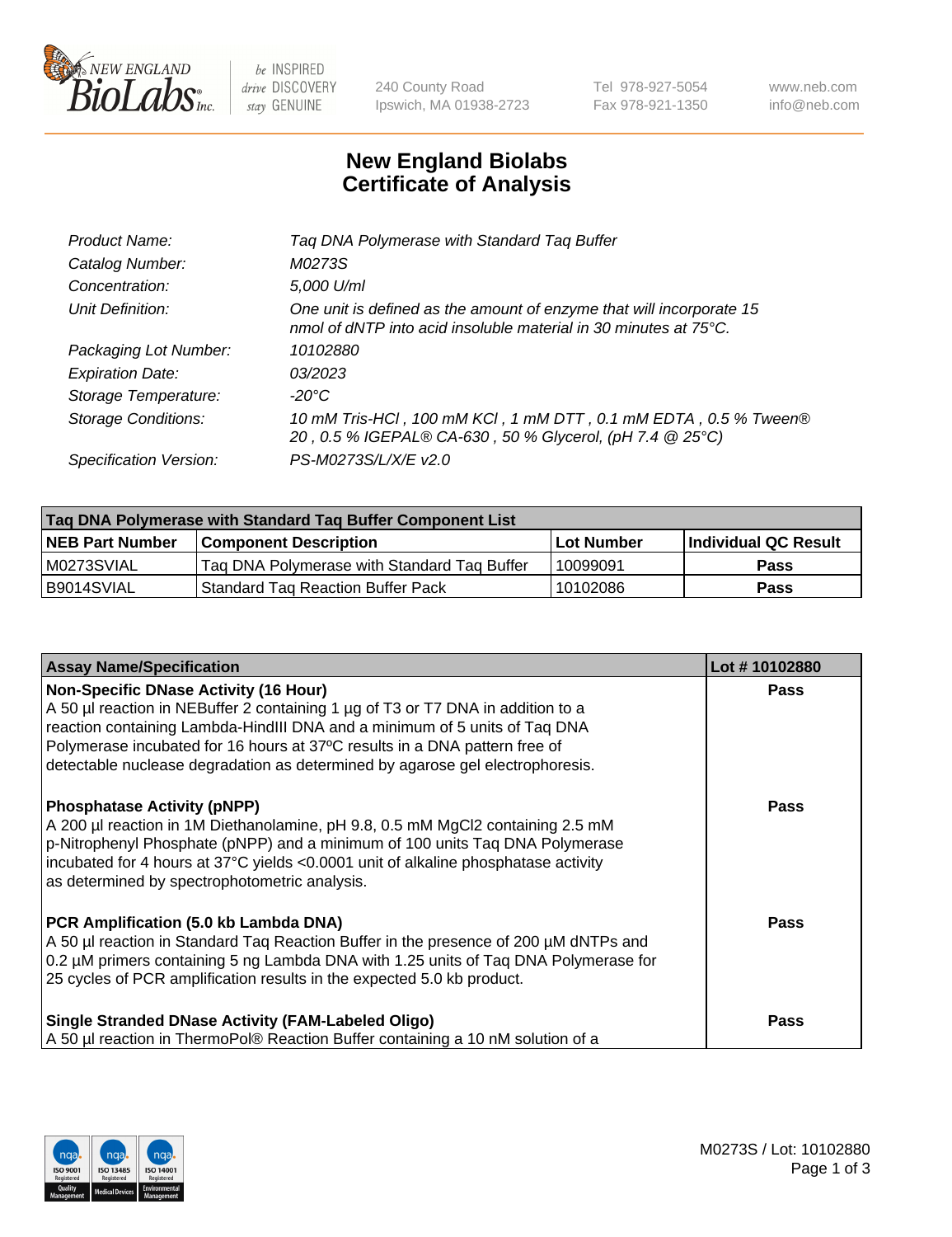

be INSPIRED drive DISCOVERY stay GENUINE

240 County Road Ipswich, MA 01938-2723 Tel 978-927-5054 Fax 978-921-1350

www.neb.com info@neb.com

| <b>Assay Name/Specification</b>                                                                                                                                                                                                                                                                                                                                                                                      | Lot #10102880 |
|----------------------------------------------------------------------------------------------------------------------------------------------------------------------------------------------------------------------------------------------------------------------------------------------------------------------------------------------------------------------------------------------------------------------|---------------|
| fluorescent internal labeled oligonucleotide and a minimum of 25 units of Taq DNA<br>Polymerase incubated for 30 minutes at 37°C and 75°C yields <10% degradation as<br>determined by capillary electrophoresis.                                                                                                                                                                                                     |               |
| <b>Endonuclease Activity (Nicking)</b><br>A 50 µl reaction in ThermoPol® Reaction Buffer containing 1 µg of supercoiled<br>PhiX174 DNA and a minimum of 20 units of Taq DNA Polymerase incubated for 4 hours at<br>37°C and 75°C results in <10% conversion to the nicked form as determined by agarose<br>gel electrophoresis.                                                                                      | Pass          |
| <b>RNase Activity (Extended Digestion)</b><br>A 10 µl reaction in NEBuffer 4 containing 40 ng of a 300 base single-stranded RNA<br>and a minimum of 1 µl of Taq DNA Polymerase is incubated at 37°C. After incubation<br>for 16 hours, >90% of the substrate RNA remains intact as determined by gel<br>electrophoresis using fluorescent detection.                                                                 | Pass          |
| <b>qPCR DNA Contamination (E. coli Genomic)</b><br>A minimum of 5 units of Taq DNA Polymerase is screened for the presence of E. coli<br>genomic DNA using SYBR® Green qPCR with primers specific for the E. coli 16S rRNA<br>locus. Results are quantified using a standard curve generated from purified E. coli<br>genomic DNA. The measured level of E. coli genomic DNA contamination is ≤ 1 E. coli<br>genome. | <b>Pass</b>   |
| <b>Protein Purity Assay (SDS-PAGE)</b><br>Taq DNA Polymerase is ≥ 99% pure as determined by SDS-PAGE analysis using Coomassie<br>Blue detection.                                                                                                                                                                                                                                                                     | Pass          |

This product has been tested and shown to be in compliance with all specifications.

One or more products referenced in this document may be covered by a 3rd-party trademark. Please visit <www.neb.com/trademarks>for additional information.